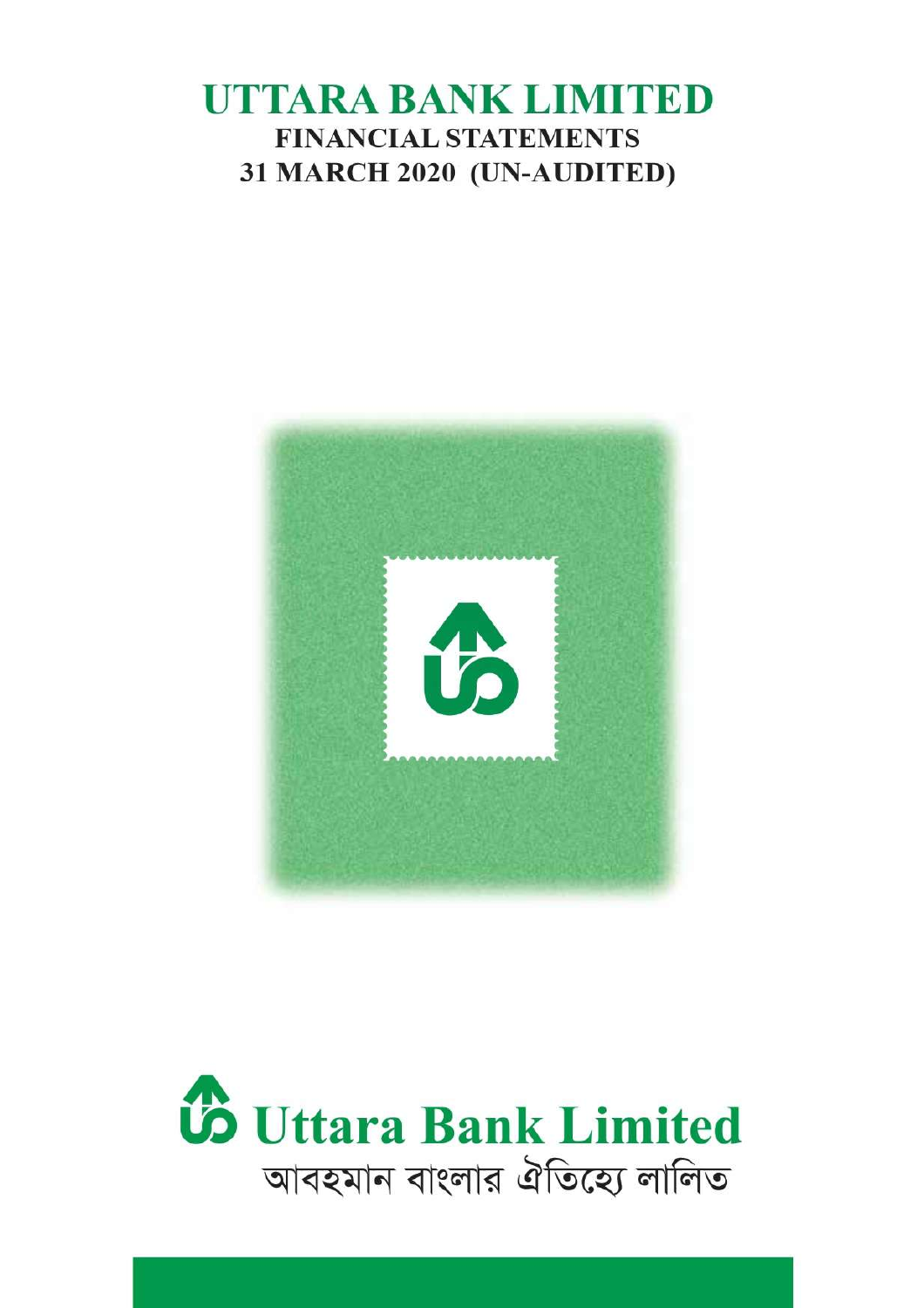#### **UTTARA BANK LIMITED CONSOLIDATED BALANCE SHEET (Un-Audited) AS AT 31 MARCH 2020**

|                                                                                                                                                | <b>Amount in Taka</b>            |                                  |
|------------------------------------------------------------------------------------------------------------------------------------------------|----------------------------------|----------------------------------|
| <b>PROPERTY AND ASSETS</b><br>Cash                                                                                                             | 31 March 2020                    | 31 December 2019                 |
| Cash in Hand (including foreign currencies)<br>Balance with Bangladesh Bank and its                                                            | 4,328,964,695                    | 3,638,226,367                    |
| agent Bank(s) (including foreign currencies)                                                                                                   | 11,261,021,197<br>15,589,985,892 | 11,620,364,558<br>15,258,590,925 |
| <b>Balance with other Banks and</b><br><b>Financial institutions</b>                                                                           |                                  |                                  |
| In Bangladesh<br>Outside Bangladesh                                                                                                            | 7,478,868,040<br>745,406,274     | 6,691,896,409<br>974,717,477     |
|                                                                                                                                                | 8,224,274,314                    | 7,666,613,886                    |
| Money at call on short notice                                                                                                                  | 300,000,000                      | 2,350,000,000                    |
| <b>Investments</b>                                                                                                                             |                                  |                                  |
| Government                                                                                                                                     | 24,942,551,358                   | 23,196,781,829                   |
| <b>Others</b>                                                                                                                                  | 6,860,324,100<br>31,802,875,458  | 6,997,094,972<br>30,193,876,801  |
|                                                                                                                                                |                                  |                                  |
| <b>Loans and Advances</b><br>Loans, cash credits, overdrafts etc.                                                                              | 119,717,291,565                  | 121,950,122,186                  |
| Bills purchased and discounted                                                                                                                 | 2,394,944,040                    | 2,550,345,848                    |
|                                                                                                                                                | 122,112,235,605                  | 124,500,468,034                  |
| Fixed assets including land, building,<br>furniture and fixtures                                                                               |                                  |                                  |
| <b>Other Assets</b>                                                                                                                            | 3,019,571,194<br>10,383,619,376  | 3,009,268,837<br>10,033,849,909  |
| <b>Non Banking Assets</b>                                                                                                                      | 64,597,056                       | 64,607,056                       |
| <b>TOTAL ASSETS</b>                                                                                                                            | 191,497,158,895                  | 193,077,275,448                  |
| LIABILITIES AND CAPITAL/SHAREHOLDERS' EQUITY<br><b>LIABILITIES</b><br>Borrowings from other Banks,<br><b>Financial Institutions and Agents</b> | 1,196,667,943                    | 1,393,668,941                    |
| Deposits and other accounts                                                                                                                    |                                  |                                  |
| Current and other accounts                                                                                                                     | 47,736,632,532                   | 51,427,551,126                   |
| Bills payable                                                                                                                                  | 4,799,040,118                    | 5,049,256,200                    |
| Savings bank deposits                                                                                                                          | 50,658,540,415                   | 51,565,540,147                   |
| <b>Fixed deposits</b><br>Other deposits                                                                                                        | 47,414,614,722<br>3,704,747,514  | 44,961,018,776<br>3,713,005,558  |
|                                                                                                                                                | 154,313,575,301                  | 156,716,371,807                  |
| <b>Other Liabilities</b>                                                                                                                       | 19,649,581,841                   | 19,313,889,754                   |
| <b>TOTAL LIABILITIES</b>                                                                                                                       | 175,159,825,085                  | 177,423,930,502                  |
| <b>CAPITAL/SHAREHOLDERS' EQUITY</b>                                                                                                            |                                  |                                  |
| Paid up capital<br>Statutory reserve                                                                                                           | 4,080,819,430<br>4,780,837,039   | 4,080,819,430                    |
| Other reserves                                                                                                                                 | 5,322,007,858                    | 4,780,837,039<br>5,311,030,630   |
| Surplus in profit and loss account                                                                                                             | 2,153,634,159                    | 1,480,622,378                    |
|                                                                                                                                                | 16,337,298,486                   | 15,653,309,477                   |
| Non controlling interest                                                                                                                       | 35,324                           | 35,469                           |
| TOTAL CAPITAL/SHAREHOLDERS' EQUITY                                                                                                             | 16,337,333,810                   | 15,653,344,946                   |
| TOTAL LIABILITIES AND CAPITAL/SHAREHOLDERS' EQUITY                                                                                             | 191,497,158,895                  | 193,077,275,448                  |
| Net Assets Value Per Share (NAVPS)                                                                                                             | 40.03                            | 38.36                            |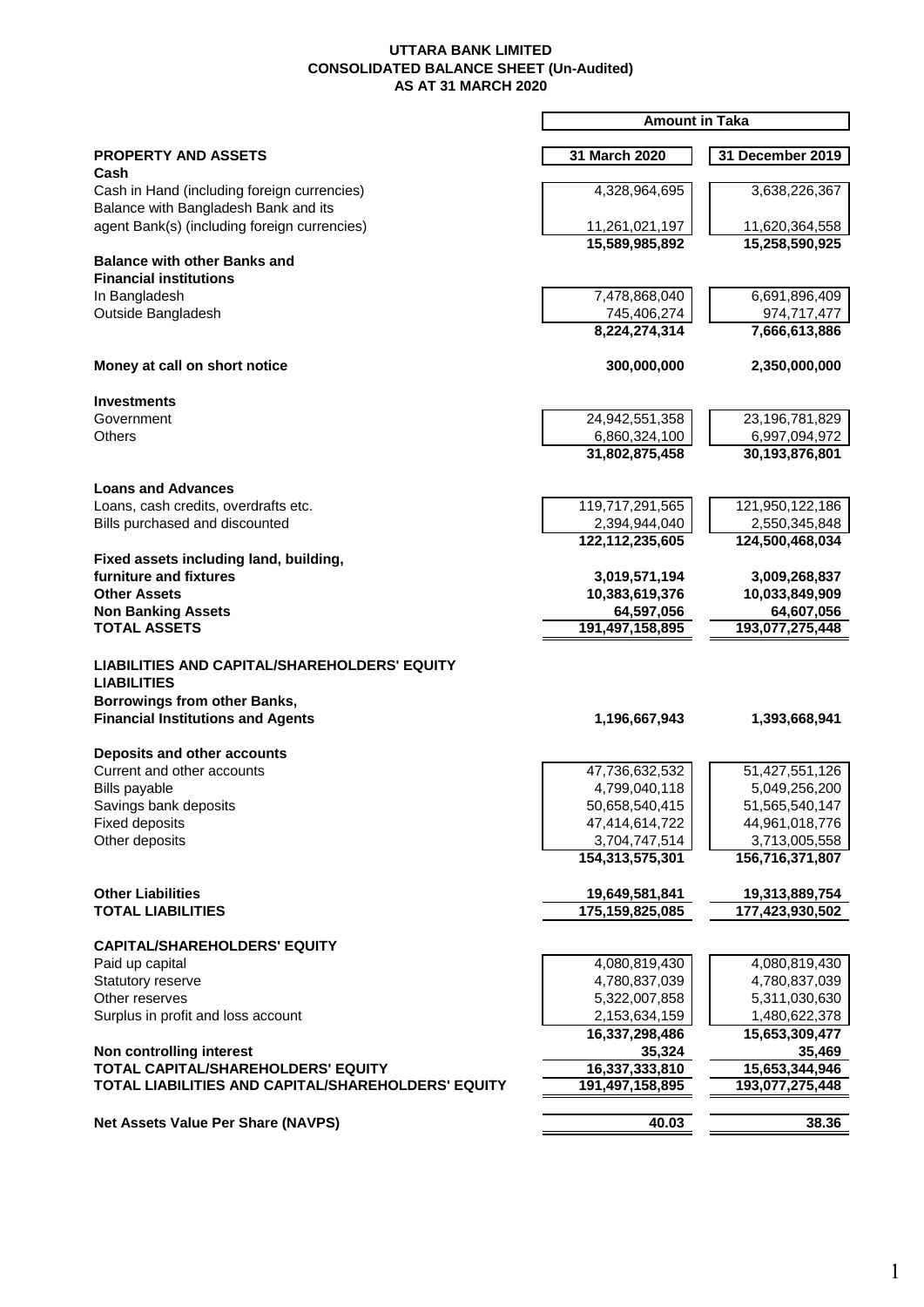#### **CONSOLIDATED BALANCE SHEET (Un-Audited) AS AT 31 MARCH 2020 UTTARA BANK LIMITED**

|                                                                                              |                                                                         | <b>Amount in Taka</b>                       |                                                      |
|----------------------------------------------------------------------------------------------|-------------------------------------------------------------------------|---------------------------------------------|------------------------------------------------------|
|                                                                                              |                                                                         | 31 March 2020                               | 31 December 2019                                     |
| OFF BALANCE SHEET ITEMS                                                                      |                                                                         |                                             |                                                      |
| <b>Contingent Liabilities</b><br>Acceptances & Endorsements                                  |                                                                         | 5,018,472,540                               | 4,787,275,017                                        |
| Letters of guarantee                                                                         |                                                                         | 3,982,032,741                               | 3,864,231,157                                        |
| Irrevocable letters of credit                                                                |                                                                         | 14,832,500,809                              | 12,240,452,930                                       |
| <b>Bills for collection</b>                                                                  |                                                                         | 5,634,704,294                               | 5,431,423,883                                        |
|                                                                                              |                                                                         | 29,467,710,384                              | 26,323,382,987                                       |
| <b>Other Commitments</b>                                                                     |                                                                         |                                             |                                                      |
| Documentary credits and short term                                                           |                                                                         |                                             |                                                      |
| trade-related transactions                                                                   |                                                                         |                                             |                                                      |
| Forward assets purchased and forward                                                         |                                                                         |                                             |                                                      |
| deposits placed                                                                              |                                                                         |                                             |                                                      |
| Undrawn note issuance and revolving                                                          |                                                                         |                                             |                                                      |
| underwriting facilities                                                                      |                                                                         |                                             |                                                      |
| Undrawn formal standby facilities,                                                           |                                                                         |                                             |                                                      |
| credit lines and other commitments                                                           |                                                                         |                                             |                                                      |
|                                                                                              |                                                                         |                                             |                                                      |
| <b>Total Off Balance Sheet Items</b><br>including Contingent Liabilities & Other Commitments |                                                                         | 29,467,710,384                              | 26,323,382,987                                       |
| (IFTEKHAR ZAMAN)<br>Executive General Manager & Secretary                                    | $\Delta$<br>(MD. GOLAM MUSTAFA, FCA)<br>Executive General Manager & CFO |                                             | (MOHAMMED RABIUL HOSSAIN)<br>Managing Director & CEO |
| Dated: Dhaka<br>31 May 2020                                                                  | (WALIUL HUQ KHANDKER)<br>Director                                       | (ABU<br>BARQ <sup>7</sup> ALVI)<br>Director |                                                      |
|                                                                                              |                                                                         |                                             |                                                      |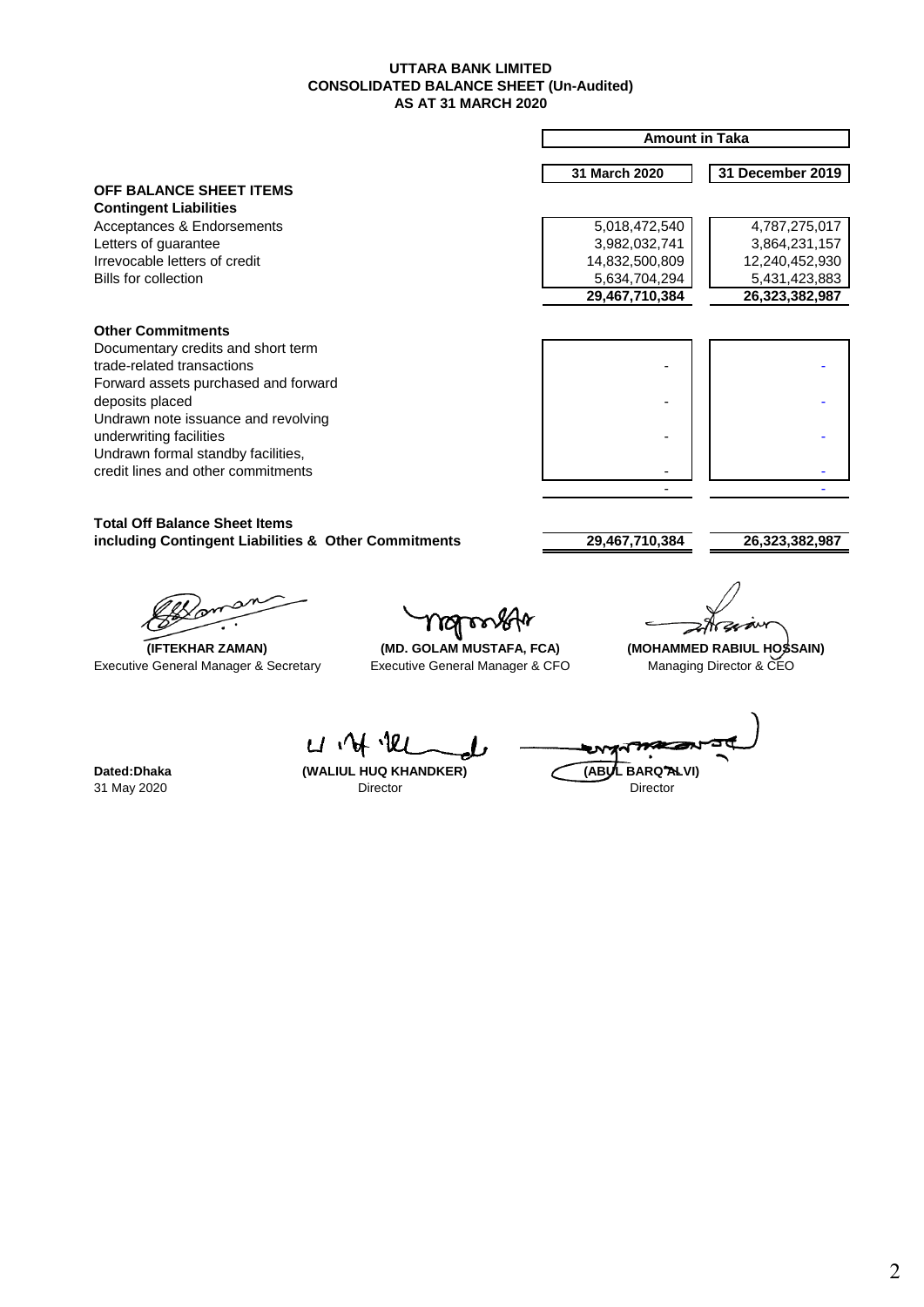#### **UTTARA BANK LIMITED CONSOLIDATED PROFIT AND LOSS ACCOUNT (Un-Audited) FOR THE PERIOD ENDED 31 MARCH 2020**

|                                                                | <b>Amount in Taka</b> |                   |  |
|----------------------------------------------------------------|-----------------------|-------------------|--|
|                                                                |                       |                   |  |
|                                                                | 01 January to 31      | 01 January to 31  |  |
|                                                                | <b>March 2020</b>     | <b>March 2019</b> |  |
| <b>OPERATING INCOME</b>                                        |                       |                   |  |
| Interest Income                                                | 3,303,245,866         | 3,159,235,072     |  |
|                                                                |                       |                   |  |
| Interest paid on deposits and borrowings etc.                  | 1,439,699,841         | 1,547,404,113     |  |
| <b>Net Interest Income</b>                                     | 1,863,546,025         | 1,611,830,959     |  |
| Investment Income                                              | 717,883,221           | 638,723,281       |  |
| Commission, Exchange and Brokerage                             | 226,458,242           | 212,923,581       |  |
| Other Operating Income                                         | 76,725,255            | 79,580,420        |  |
| <b>Total operating income</b>                                  | 2,884,612,743         | 2,543,058,241     |  |
| <b>OPERATING EXPENSES</b>                                      |                       |                   |  |
| Salary and allowances                                          | 1,150,516,150         | 1,158,936,809     |  |
| Rent, taxes, insurance, electricity etc.                       | 171,990,497           | 109,451,984       |  |
| Legal expenses                                                 | 10,848,689            | 8,447,136         |  |
| Postage, stamp, telecommunication etc.                         | 13,985,068            | 12,514,726        |  |
| Stationery, printing, advertisements etc.                      | 29,534,124            | 27,732,634        |  |
| Managing Director's salary & allowances and fees               | 2,816,660             | 2,527,566         |  |
| Directors' fees                                                | 372,000               | 448,000           |  |
| Auditors' fees                                                 | 615,000               | 625,000           |  |
| Charges on Loan losses                                         |                       |                   |  |
| Repair, maintenance and depreciation                           |                       |                   |  |
|                                                                |                       |                   |  |
| of Bank's property                                             | 69,062,556            | 87,048,797        |  |
| Other expenses                                                 | 192,898,891           | 75,598,919        |  |
| <b>Total operating expenses</b>                                | 1,642,639,635         | 1,483,331,571     |  |
|                                                                |                       |                   |  |
| Profit before provision                                        | 1,241,973,108         | 1,059,726,670     |  |
|                                                                |                       |                   |  |
| <b>Provision</b>                                               |                       |                   |  |
| Provision for loans and advances & off balance sheet exposures | 100,000,000           | 276,500,000       |  |
| Provision for diminution in value of investments               |                       |                   |  |
| Provision for others                                           |                       | (10, 266, 786)    |  |
|                                                                | 100,000,000           | 266,233,214       |  |
| Profit before tax                                              | 1,141,973,108         | 793,493,456       |  |
| <b>Provision for Taxation</b>                                  |                       |                   |  |
| Current tax                                                    | 470,636,365           | 410,708,813       |  |
| Deferred tax                                                   | (1,674,893)           | 8,374,933         |  |
|                                                                | 468,961,472           | 419,083,746       |  |
| <b>Profit after taxation</b>                                   | 673,011,636           | 374,409,710       |  |
| Non controlling interest                                       | (145)                 | 799               |  |
| Profit after taxation without non controlling interest         | 673,011,781           | 374,408,911       |  |
| Retained earning brought forward                               | 1,480,622,378         | 1,736,196,016     |  |
| Profit available for appropriation                             | 2,153,634,159         | 2,110,604,927     |  |
|                                                                |                       |                   |  |
| <b>Appropriations</b>                                          |                       |                   |  |
| Statutory reserve                                              |                       |                   |  |
| General reserve                                                |                       |                   |  |
|                                                                |                       |                   |  |
| <b>Retained surplus</b>                                        | 2,153,634,159         | 2,110,604,927     |  |
| Earnings Per Share (EPS) - (Restated)                          | 1.65                  | 0.92              |  |
|                                                                |                       |                   |  |

These financial statements should be read in conjunction with the annexed notes.

 $U \Psi$ 

Executive General Manager & Secretary Executive General Manager & CFO Managing Director & CEO

Y YOJ r

 **(IFTEKHAR ZAMAN) (MD. GOLAM MUSTAFA, FCA) (MOHAMMED RABIUL HOSSAIN)**

74 ∡

31 May 2020

**Dated:Dhaka** (WALIUL HUQ KHANDKER) (ABUL BARQ ALVI)<br>31 May 2020 **Director** Director

ৼ৸৵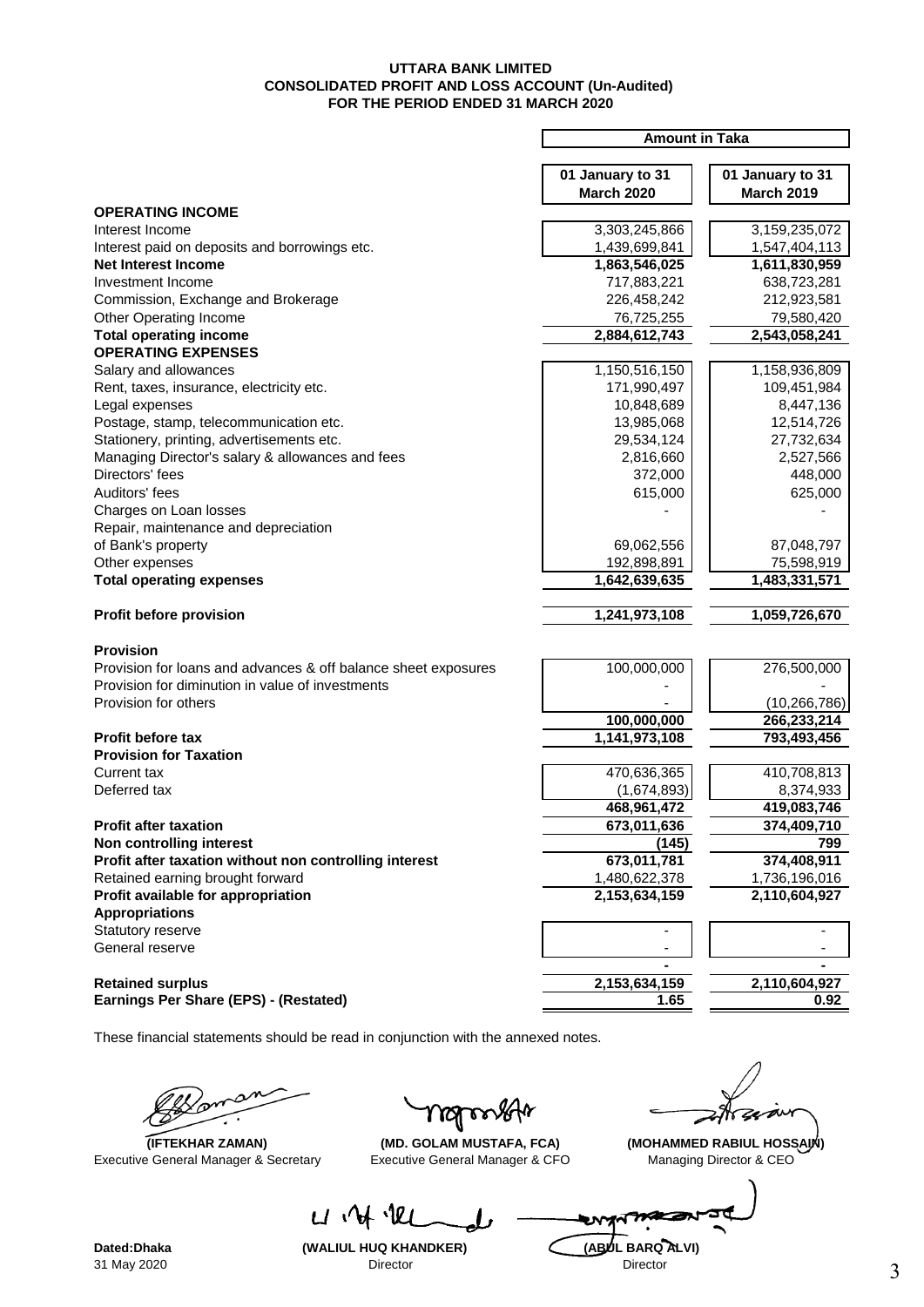## **UTTARA BANK LIMITED CONSOLIDATED STATEMENT OF CHANGES IN EQUITY (Un-Audited) FOR THE PERIOD ENDED 31 MARCH 2020**

|                                                                 |                           |                                    |                                 |                                    |                                           | $\lambda$      |
|-----------------------------------------------------------------|---------------------------|------------------------------------|---------------------------------|------------------------------------|-------------------------------------------|----------------|
| <b>Particulars</b>                                              | Paid up<br><b>Capital</b> | <b>Statutory</b><br><b>Reserve</b> | <b>Other</b><br><b>Reserves</b> | <b>Retained</b><br><b>Earnings</b> | <b>Non Controlling</b><br><b>Interest</b> | <b>Total</b>   |
| Balance as at 01 January 2020                                   | 4,080,819,430             | 4,780,837,039                      | 5,311,030,630                   | 1,480,622,378                      | 35,469                                    | 15,653,344,946 |
| Transfer to General Reserve                                     |                           |                                    |                                 |                                    |                                           |                |
| <b>Cash Dividend</b>                                            |                           |                                    | -                               | ۰                                  | ۰                                         |                |
| <b>Stock Dividend</b>                                           |                           |                                    |                                 | ۰                                  |                                           |                |
| <b>Restated opening balance</b>                                 | 4,080,819,430             | 4,780,837,039                      | 5,311,030,630                   | 1,480,622,378                      | 35,469                                    | 15,653,344,946 |
| Surplus/(deficit) of Revaluation Reserve on<br>Govt. Securities |                           |                                    | 10,977,228                      |                                    |                                           | 10,977,228     |
| Net profit after Tax                                            |                           | ٠                                  |                                 | 673,011,636                        |                                           | 673,011,636    |
| Non Controlling Interest                                        |                           | ٠                                  |                                 | 145                                | (145)                                     |                |
| Appropriations during the year                                  |                           |                                    |                                 |                                    |                                           |                |
| <b>Transfer to Statutory Reserve</b>                            |                           | $\overline{\phantom{a}}$           |                                 |                                    | ۰                                         |                |
| <b>Transfer to General Reserve</b>                              |                           | ٠                                  |                                 | ۰                                  | ۰                                         |                |
| Balance as at 31 MARCH 2020                                     | 4,080,819,430             | 4,780,837,039                      | 5,322,007,858                   | 2,153,634,159                      | 35,324                                    | 16,337,333,810 |
| Balance as at 31 MARCH 2019                                     | 4,000,803,370             | 4,330,837,039                      | 4,660,924,585                   | 2,110,604,927                      | 35,990                                    | 15,103,205,911 |

**(IFTEKHAR ZAMAN)** Executive General Manager & Secretary

Executive General Manager & CFO Managing Director & CEO

 $U \vee V$ 

31 May 2020 Director Director

zı

**(MD. GOLAM MUSTAFA, FCA) (MOHAMMED RABIUL HOSSAIN)**

Dated:Dhaka **Maxwell ABUL BARQ ALVI**) (WALIUL HUQ KHANDKER) **ABUL BARQ ALVI**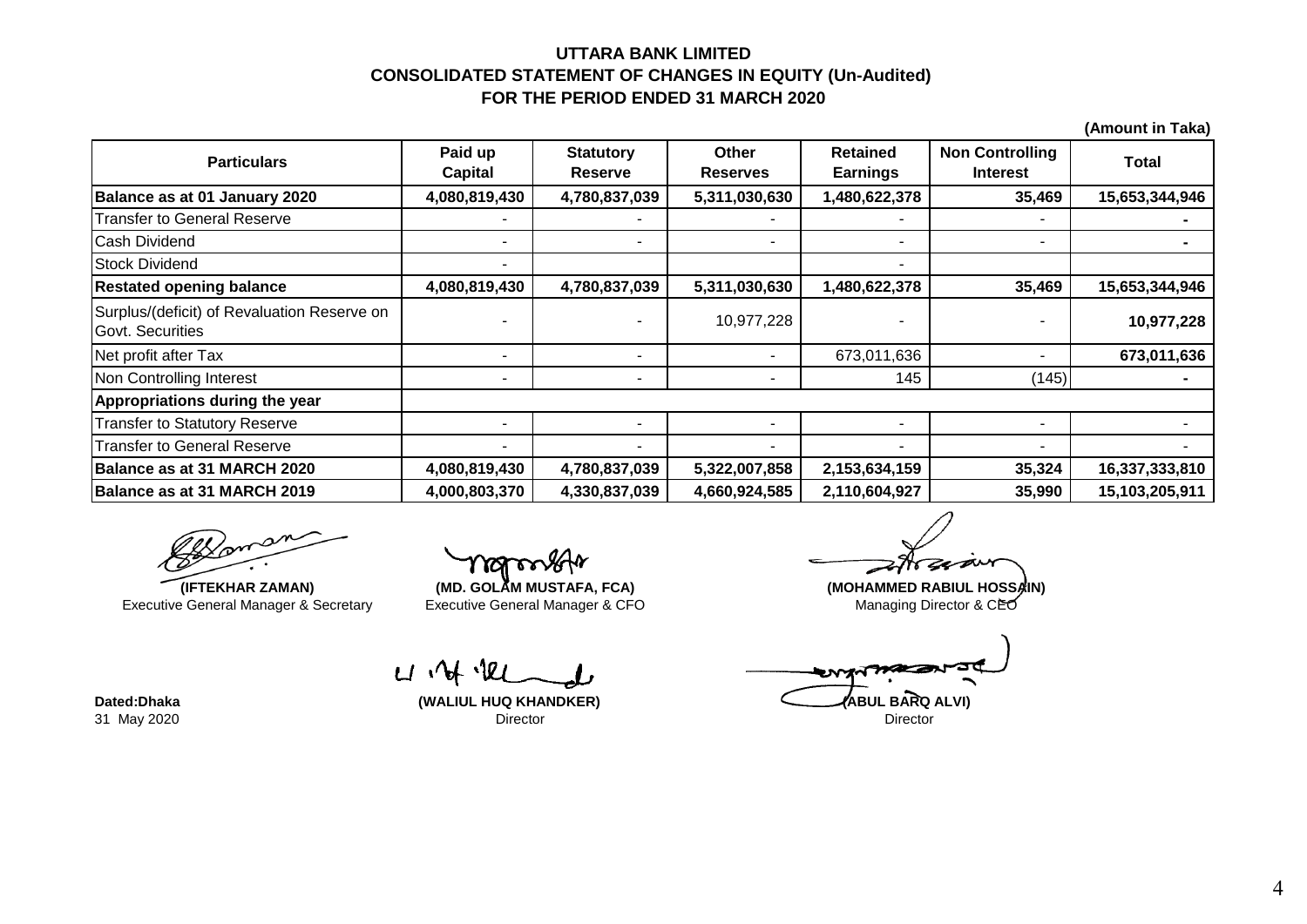# **UTTARA BANK LIMITED CONSOLIDATED CASH FLOW STATEMENT (Un-Audited) FOR THE PERIOD ENDED 31 MARCH 2020**

|                                                                                                  | <b>Amount in Taka</b>          |                                |
|--------------------------------------------------------------------------------------------------|--------------------------------|--------------------------------|
|                                                                                                  | 01 January to<br>31 March 2020 | 01 January to<br>31 March 2019 |
| A. Cash flows from operating activities                                                          |                                |                                |
| Interest receipts in cash                                                                        | 3,876,506,535                  | 3,819,788,115                  |
| Interest payments                                                                                | (960, 301, 160)                | (1,092,879,631)                |
| Dividend receipts                                                                                | 15,290,995                     | 36,029,039                     |
| Fees and commission receipts in cash<br>Recoveries on loans previously written off               | 254,144,114                    | 237,933,236                    |
| Cash payments to employees                                                                       | (1,393,332,810)                | (1,011,518,135)                |
| Cash payments to suppliers                                                                       | (236, 997, 736)                | (204, 560, 197)                |
| Income tax paid                                                                                  | (416, 339, 475)                | (303, 408, 152)                |
| Receipts from other operating activities                                                         | 78,372,282                     | 79,997,233                     |
| Payments for other operating activities                                                          | (36, 326, 363)                 | (40, 125, 932)                 |
| Operating cash flow before changes in operating                                                  | 1,181,016,382                  | 1,521,255,576                  |
| assets and liabilities                                                                           |                                |                                |
| Increase/(decrease) in operating assets and liabilities                                          |                                |                                |
| Purchase/sale of trading securities                                                              | (1,398,577,755)                | 515,173,600                    |
| Loans and advances to other banks                                                                | 2,050,000,000                  | (400,000,000)                  |
| Loans and advances to customers                                                                  | 2,388,232,429                  | 3,887,202,865                  |
| Other assets                                                                                     | 194,264,537                    | 200,713,910                    |
| Deposits from other Banks                                                                        | (703, 451, 697)                | (399, 028, 811)                |
| Deposits from customers                                                                          | (2, 178, 743, 490)             | (7,868,690,102)                |
| Other liabilities                                                                                | (352, 440, 100)                | (5,018,232,271)                |
|                                                                                                  | (716, 076)                     | (9,082,860,809)                |
| Net cash received from/(used in) operating activities<br>B. Cash flows from investing activities | 1,180,300,306                  | (7, 561, 605, 233)             |
| Proceeds from sale/payments for purchase of securities                                           | (210, 420, 901)                | (82, 371, 675)                 |
| Purchase of property, plants and equipments                                                      | (52, 106, 513)                 | (20, 772, 659)                 |
| Sale of property, plants and equipments                                                          |                                |                                |
| Net cash received from/(used in) investing activities<br>C. Cash flows from financing activities | (262, 527, 414)                | (103,144,334)                  |
| Dividend paid                                                                                    | (1,031,626)                    | (614,066)                      |
| Net cash received from/(used in) financing activities                                            | (1,031,626)                    | (614,066)                      |
| D. Net Increase/ (decrease) in cash and cash equivalents (A+B+C)                                 | 916,741,266                    | (7,665,363,633)                |
| E. Effects of exchange rate changes on cash and cash equivalents                                 | (27, 685, 872)                 | (25,009,655)                   |
| F. Opening cash and cash equivalents                                                             | 22,925,204,812                 | 30,391,588,079                 |
| G. Closing cash and cash equivalents (D+E+F)                                                     | 23,814,260,206                 | 22,701,214,791                 |
| <b>Closing Cash and cash equivalents</b>                                                         |                                |                                |
| Cash in hand (including foreign currencies)                                                      | 4,328,964,695                  | 3,957,663,557                  |
| Bal. with Bangladesh Bank & its agent Banks (including foreign currencies)                       | 11,261,021,197                 | 9,584,107,086                  |
| Balance with other banks and financial institutions                                              | 8,224,274,314                  | 9,159,444,148                  |
|                                                                                                  | 23,814,260,206                 | 22,701,214,791                 |
| Net Operating Cash Flow Per Share (NOCFPS) - (Restated)                                          | 2.89                           | (18.53)                        |
|                                                                                                  |                                |                                |
|                                                                                                  |                                |                                |
| <b>(IFTEKHAR ZAMAN)</b><br>(MD. GOLAM MUSTAFA, FCA)                                              |                                | (MOHAMMED RABIUL HOS\$AIN)     |
| <b>Executive General Manager &amp; Secretary</b><br>Executive General Manager & CFO              |                                | Managing Director & CEO        |
|                                                                                                  |                                |                                |

Dated:Dhaka **(WALIUL HUQ KHANDKER)** (ABUL BARQ ALVI) 31 May 2020 Director Director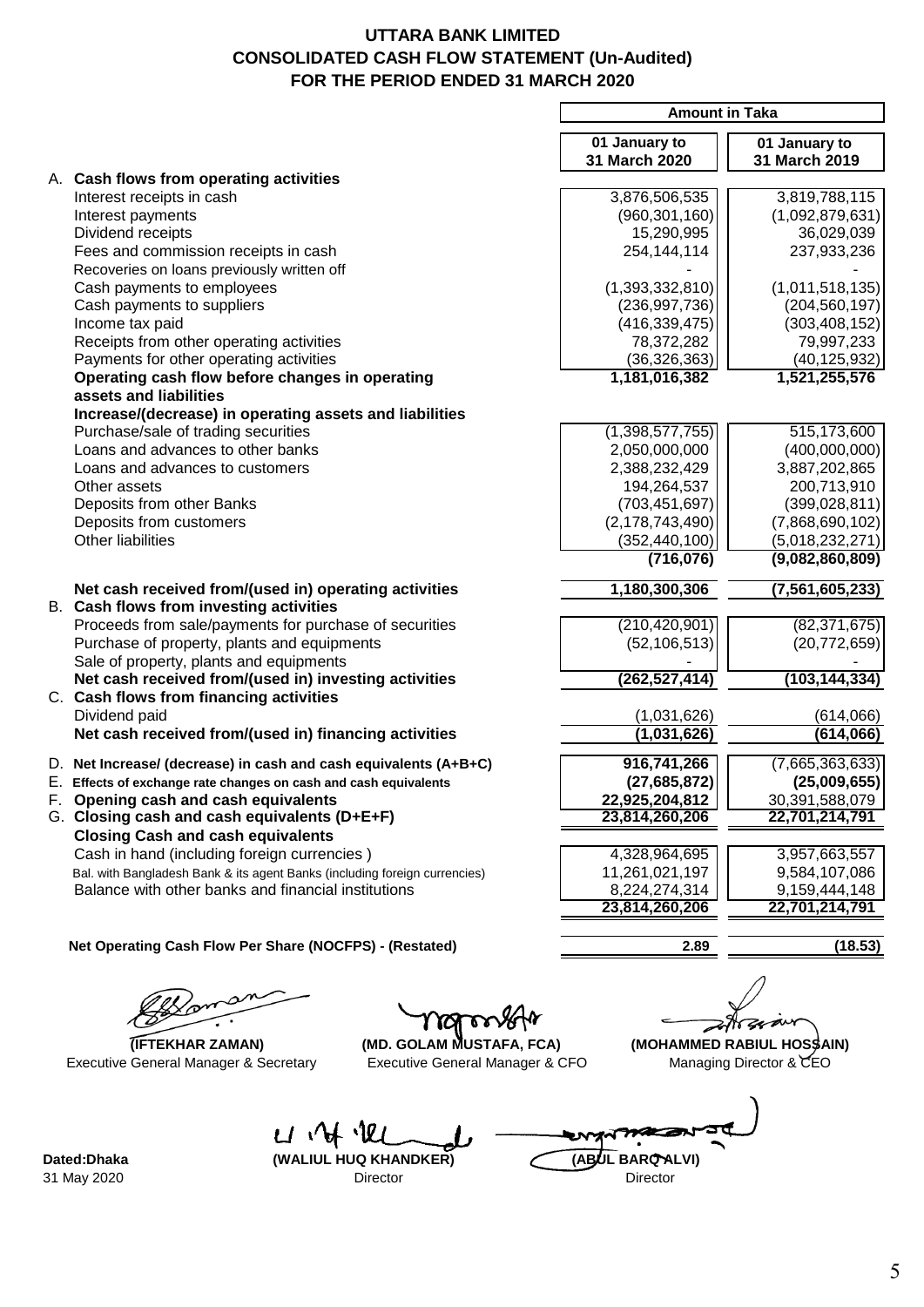## **UTTARA BANK LIMITED BALANCE SHEET (Un-Audited) AS AT 31 MARCH 2020**

|                                                                            | <b>Amount in Taka</b> |                                 |  |
|----------------------------------------------------------------------------|-----------------------|---------------------------------|--|
|                                                                            | 31 March 2020         | 31 December 2019                |  |
| <b>PROPERTY AND ASSETS</b>                                                 |                       |                                 |  |
| Cash                                                                       |                       |                                 |  |
| Cash in Hand (including foreign currencies)                                | 4,328,862,977         | 3,638,197,465                   |  |
| Balance with Bangladesh Bank and its                                       |                       |                                 |  |
| agent Bank(s) (including foreign currencies)                               | 11,261,021,197        | 11,620,364,558                  |  |
| <b>Balance with other Banks and</b>                                        | 15,589,884,174        | 15,258,562,023                  |  |
| <b>Financial institutions</b>                                              |                       |                                 |  |
| In Bangladesh                                                              | 7,445,186,311         | 6,649,548,258                   |  |
| Outside Bangladesh                                                         | 745,406,274           | 974,717,477                     |  |
|                                                                            | 8,190,592,585         | 7,624,265,735                   |  |
| Money at call on short notice                                              | 300,000,000           | 2,350,000,000                   |  |
| <b>Investments</b>                                                         |                       |                                 |  |
| Government                                                                 | 24,942,551,358        | 23,196,781,829                  |  |
| Others                                                                     | 6,563,543,000         | 6,706,325,947                   |  |
|                                                                            | 31,506,094,358        | 29,903,107,776                  |  |
| <b>Loans and Advances</b>                                                  |                       |                                 |  |
| Loans, cash credits, overdrafts etc.                                       | 119,890,930,359       | 122,120,319,218                 |  |
| Bills purchased and discounted                                             | 2,394,944,040         | 2,550,345,848                   |  |
|                                                                            | 122,285,874,399       | 124,670,665,066                 |  |
| Fixed assets including land, building,<br>furniture and fixtures           | 3,015,969,590         |                                 |  |
| <b>Other Assets</b>                                                        | 10,631,366,060        | 3,005,218,054<br>10,285,191,878 |  |
| <b>Non Banking Assets</b>                                                  | 64,597,056            | 64,607,056                      |  |
|                                                                            | 191,584,378,222       | 193, 161, 617, 588              |  |
| <b>TOTAL ASSETS</b><br><b>LIABILITIES AND CAPITAL/SHAREHOLDERS' EQUITY</b> |                       |                                 |  |
| <b>LIABILITIES</b>                                                         |                       |                                 |  |
| Borrowings from other Banks,                                               |                       |                                 |  |
| <b>Financial institutions and Agents</b>                                   | 1,196,667,943         | 1,393,668,941                   |  |
| Deposits and other accounts                                                |                       |                                 |  |
| Current and other accounts                                                 | 47,737,509,045        | 51,428,719,141                  |  |
| Bills payable                                                              | 4,799,040,118         | 5,049,256,200                   |  |
| Savings bank deposits                                                      | 50,661,338,888        | 51,569,368,619                  |  |
| <b>Fixed deposits</b>                                                      | 47,615,993,299        | 45,160,867,456                  |  |
| Other deposits                                                             | 3,704,747,514         | 3,713,005,558                   |  |
|                                                                            | 154,518,628,864       | 156,921,216,974                 |  |
| <b>Other Liabilities</b>                                                   | 19,520,500,513        | 19,184,548,715                  |  |
| <b>TOTAL LIABILITIES</b>                                                   | 175,235,797,320       | 177,499,434,630                 |  |
| <b>CAPITAL/SHAREHOLDERS' EQUITY</b>                                        |                       |                                 |  |
| Paid up capital                                                            | 4,080,819,430         | 4,080,819,430                   |  |
| Statutory reserve                                                          | 4,780,837,039         | 4,780,837,039                   |  |
| Other reserves                                                             | 5,322,007,858         | 5,311,030,630                   |  |
| Surplus in profit and loss account                                         | 2,164,916,575         | 1,489,495,859                   |  |
| TOTAL CAPITAL/SHAREHOLDERS' EQUITY                                         | 16,348,580,902        | 15,662,182,958                  |  |
| TOTAL LIABILITIES AND CAPITAL/SHARE HOLDERS' EQUITY                        | 191,584,378,222       | 193,161,617,588                 |  |
|                                                                            |                       |                                 |  |
| <b>Net Assets Value Per Share (NAVPS)</b>                                  | 40.06                 | 38.38                           |  |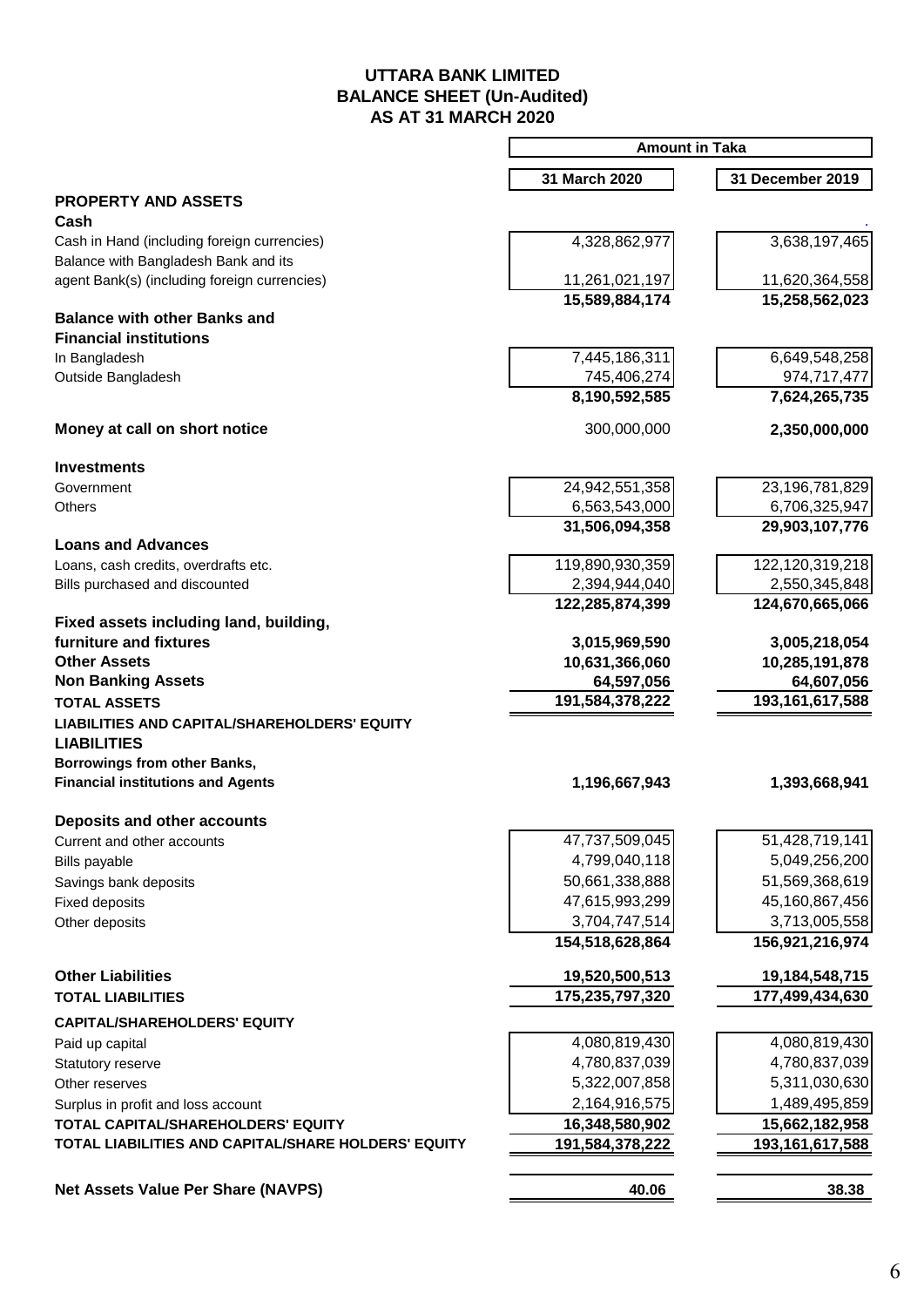## **UTTARA BANK LIMITED BALANCE SHEET (Un-Audited) AS AT 31 MARCH 2020**

|                                                                 |                                                                       | <b>Amount in Taka</b> |                                                      |  |
|-----------------------------------------------------------------|-----------------------------------------------------------------------|-----------------------|------------------------------------------------------|--|
|                                                                 |                                                                       | 31 March 2020         | 31 December 2019                                     |  |
| <b>OFF BALANCE SHEET ITEMS</b>                                  |                                                                       |                       |                                                      |  |
| <b>Contingent Liabilities</b>                                   |                                                                       |                       |                                                      |  |
| Acceptances & Endorsements                                      |                                                                       | 5,018,472,540         | 4,787,275,017                                        |  |
| Letters of guarantee                                            |                                                                       | 3,982,032,741         | 3,864,231,157                                        |  |
| Irrevocable letters of credit                                   |                                                                       | 14,832,500,809        | 12,240,452,930                                       |  |
| <b>Bills for collection</b>                                     |                                                                       | 5,634,704,294         | 5,431,423,883                                        |  |
|                                                                 |                                                                       | 29,467,710,384        | 26,323,382,987                                       |  |
|                                                                 |                                                                       |                       |                                                      |  |
| <b>Other Commitments</b>                                        |                                                                       |                       |                                                      |  |
| Documentary credits and short term                              |                                                                       |                       |                                                      |  |
| trade-related transactions                                      |                                                                       |                       |                                                      |  |
| Forward assets purchased and forward                            |                                                                       |                       |                                                      |  |
| deposits placed                                                 |                                                                       |                       |                                                      |  |
| Undrawn note issuance and revolving                             |                                                                       |                       |                                                      |  |
| underwriting facilities                                         |                                                                       |                       |                                                      |  |
| Undrawn formal standby facilities,                              |                                                                       |                       |                                                      |  |
| credit lines and other commitments                              |                                                                       |                       |                                                      |  |
|                                                                 |                                                                       |                       |                                                      |  |
| <b>Total Off Balance Sheet Items</b>                            |                                                                       |                       |                                                      |  |
| <b>Including Contingent Liabilities &amp; Other Commitments</b> |                                                                       | 29,467,710,384        | 26,323,382,987                                       |  |
| (IFTEKHAR ZAMAN)<br>Executive General Manager & Secretary       | ngrong<br>(MD. GOLAM MUSTAFA, FCA)<br>Executive General Manager & CFO |                       | (MOHAMMED RABIUL HOSSAIN)<br>Managing Director & CEO |  |
|                                                                 |                                                                       |                       |                                                      |  |

Angre Dated:Dhaka (WALIUL HUQ KHANDKER) (ABUL BARQ ALVI) Director

 $U \mathcal{M} \mathcal{U}$ L 31 May 2020 Director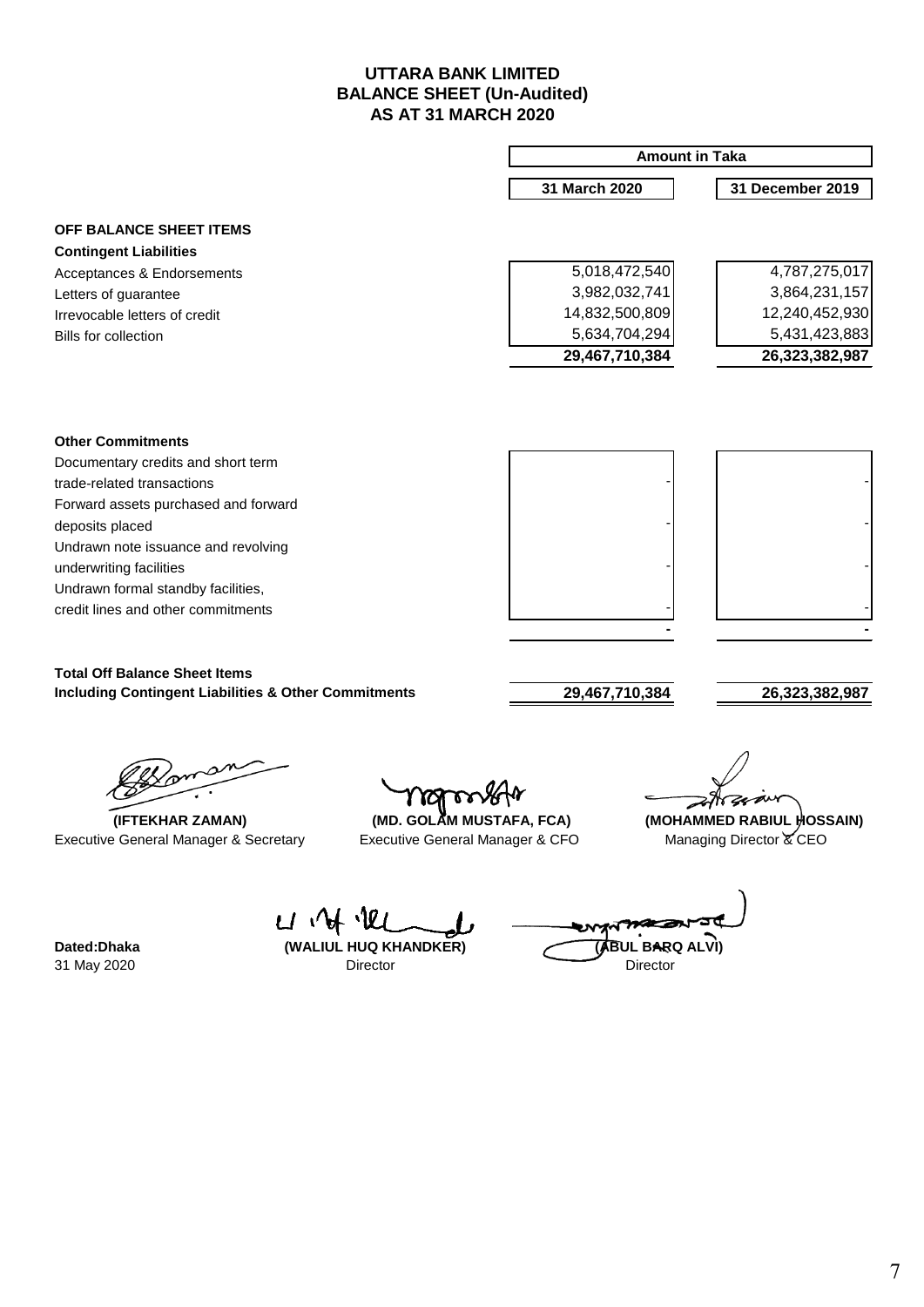## **PROFIT AND LOSS ACCOUNT (Un-Audited) FOR THE PERIOD ENDED 31 MARCH 2020 UTTARA BANK LIMITED**

|                                                                | <b>Amount in Taka</b>                 |                                       |  |
|----------------------------------------------------------------|---------------------------------------|---------------------------------------|--|
|                                                                | 01 January to 31<br><b>March 2020</b> | 01 January to 31<br><b>March 2019</b> |  |
| <b>OPERATING INCOME</b>                                        |                                       |                                       |  |
| Interest Income                                                | 3,306,181,425                         | 3,161,914,790                         |  |
| Interest paid on deposits and borrowings etc.                  | 1,441,451,110                         | 1,550,257,531                         |  |
| <b>Net Interest Income</b>                                     | 1,864,730,315                         | 1,611,657,259                         |  |
| Investment Income                                              | 717,203,073                           | 633,744,718                           |  |
| Commission, Exchange and Brokerage                             | 225,402,460                           | 210,794,584                           |  |
| Other Operating Income                                         | 77,060,805                            | 80,000,180                            |  |
| <b>Total operating income</b>                                  | 2,884,396,653                         | 2,536,196,741                         |  |
| <b>OPERATING EXPENSES</b>                                      |                                       |                                       |  |
| Salary and allowances                                          | 1,149,165,748                         | 1,157,642,666                         |  |
| Rent, taxes, insurance, electricity etc.                       | 171,923,873                           | 109,371,672                           |  |
| Legal expenses                                                 | 10,848,689                            | 8,447,136                             |  |
| Postage, stamp, telecommunication etc.                         | 13,929,316                            | 12,456,371                            |  |
| Stationery, printing, advertisements etc.                      | 29,531,584                            | 27,720,804                            |  |
| Managing Director's salary & allowances and fees               | 2,816,660                             | 2,527,566                             |  |
| Directors' fees                                                | 352,000                               | 448,000                               |  |
| Auditors' fees                                                 | 600,000                               | 600,000                               |  |
| Charges on Loan losses                                         |                                       |                                       |  |
| Repair, maintenance and depreciation                           |                                       |                                       |  |
| of Bank's property                                             | 68,608,060                            | 86,273,543                            |  |
| Other expenses                                                 | 192,692,614                           | 74,942,625                            |  |
| <b>Total operating expenses</b>                                | 1,640,468,544                         | 1,480,430,383                         |  |
| <b>Profit before Provision</b><br><b>Provision</b>             | 1,243,928,109                         | 1,055,766,358                         |  |
| Provision for loans and advances & off balance sheet exposures | 100,000,000                           | 276,500,000                           |  |
| Provision for Others                                           |                                       |                                       |  |
|                                                                | 100,000,000                           | 276,500,000                           |  |
| <b>Profit before tax</b><br><b>Provision for Taxation</b>      | 1,143,928,109                         | 779,266,358                           |  |
| Current tax                                                    | 470,079,542                           | 409,713,797                           |  |
| Deferred tax                                                   | (1,572,149)                           | 8,463,051                             |  |
|                                                                | 468,507,393                           | 418,176,848                           |  |
| <b>Profit after taxation</b>                                   | 675,420,716                           | 361,089,510                           |  |
| Retained earning brought forward                               | 1,489,495,859                         | 1,749,695,726                         |  |
| Profit available for appropriations                            | 2,164,916,575                         | 2,110,785,236                         |  |
| <b>Appropriations</b>                                          |                                       |                                       |  |
| Statutory reserve                                              |                                       |                                       |  |
| General reserve                                                |                                       |                                       |  |
|                                                                |                                       |                                       |  |
| <b>Retained surplus</b>                                        | 2,164,916,575                         | 2,110,785,236                         |  |
| Earnings Per Share (EPS) - Restated                            | 1.66                                  | 0.88                                  |  |
|                                                                |                                       |                                       |  |

These financial statements should be read in conjunction with the annexed notes.

Executive General Manager & Secretary Executive General Manager & CFO Managing Director & CEO

ିମ୍ମ

zgrzeń

 **(IFTEKHAR ZAMAN) (MD. GOLAM MUSTAFA, FCA) (MOHAMMED RABIUL HOSSAIN)**

 $U \vee V$ 

w **Dated:Dhaka (WALIUL HUQ KHANDKER) (ABUL BARQ ALVI)** 31 May 2020 Director Director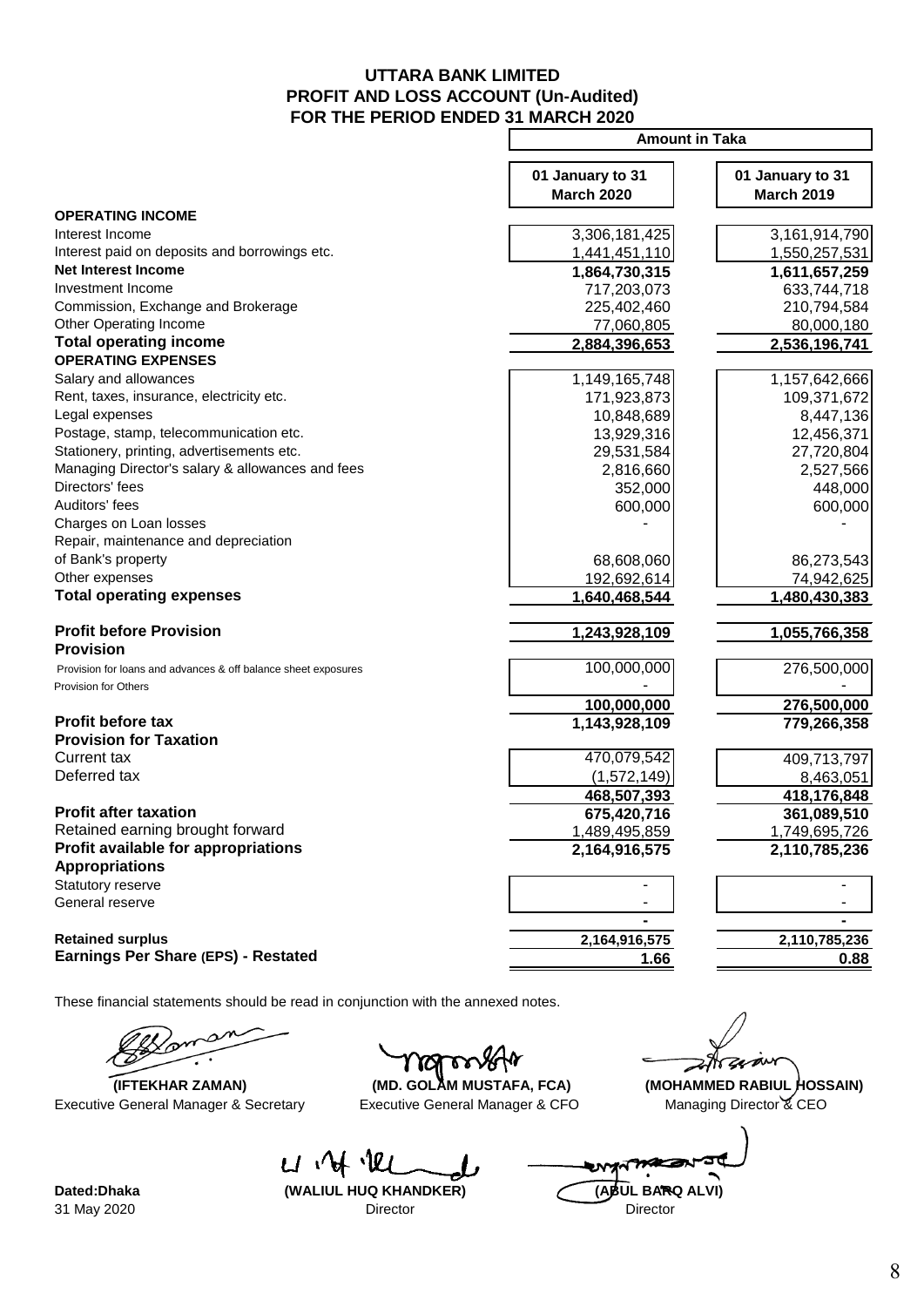## **FOR THE PERIOD ENDED 31 MARCH 2020 UTTARA BANK LIMITED STATEMENT OF CHANGES IN EQUITY (Un-Audited)**

|                           |                                    |                          |                                    | (Allivulit III Tana) |
|---------------------------|------------------------------------|--------------------------|------------------------------------|----------------------|
| Paid up<br><b>Capital</b> | <b>Statutory</b><br><b>Reserve</b> | Other<br><b>Reserves</b> | <b>Retained</b><br><b>Earnings</b> | <b>Total</b>         |
| 4,080,819,430             | 4,780,837,039                      | 5,311,030,630            | 1,489,495,859                      | 15,662,182,958       |
|                           |                                    |                          |                                    |                      |
| $\overline{\phantom{a}}$  |                                    |                          | ٠                                  |                      |
| $\overline{\phantom{a}}$  |                                    |                          | ٠.                                 |                      |
| 4,080,819,430             | 4,780,837,039                      | 5,311,030,630            | 1,489,495,859                      | 15,662,182,958       |
| $\overline{\phantom{a}}$  | $\blacksquare$                     | 10,977,228               | ۰.                                 | 10,977,228           |
| $\overline{\phantom{a}}$  |                                    |                          | 675,420,716                        | 675,420,716          |
|                           |                                    |                          |                                    |                      |
|                           |                                    |                          |                                    |                      |
| $\sim$                    |                                    |                          | $\blacksquare$                     |                      |
| 4,080,819,430             | 4,780,837,039                      | 5,322,007,858            | 2,164,916,575                      | 16,348,580,902       |
| 4,000,803,370             | 4,330,837,039                      | 4,660,924,585            | 2,110,785,236                      | 15,103,350,230       |
|                           |                                    |                          |                                    |                      |

Doman

**(IFTEKHAR ZAMAN)** Executive General Manager & Secretary

Executive General Manager & CFO Managing Director & CEO **(MD. GOLAM MUSTAFA, FCA) (MOHAMMED RABIUL HOSSAIN)**

 $U \mathcal{U} \Phi$ 31 May 2020 Director Director

**Dated:Dhaka (WALIUL HUQ KHANDKER) (ABUL BARQ ALVI)**

**(Amount in Taka)**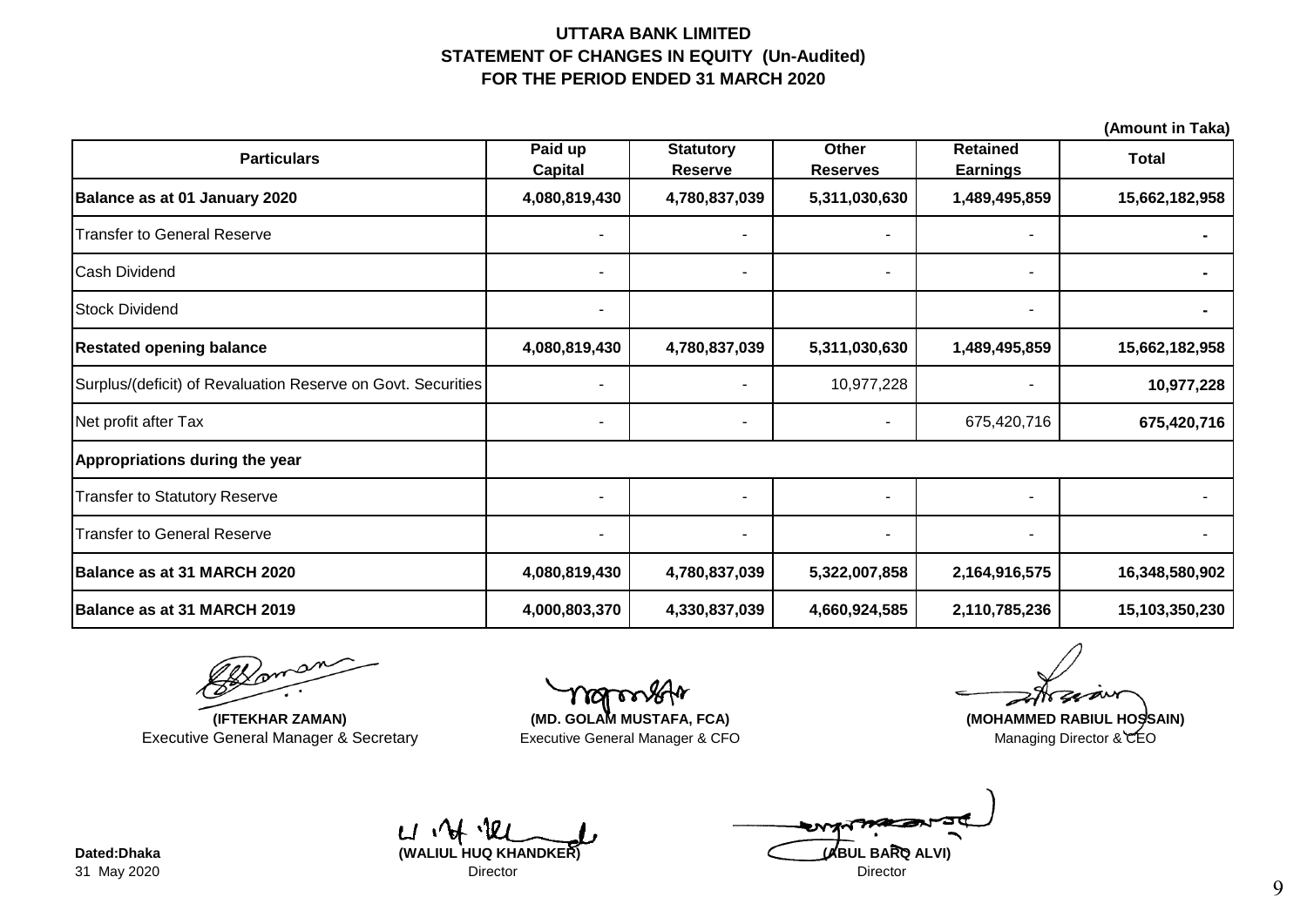# **UTTARA BANK LIMITED CASH FLOW STATEMENT (Un-Audited) FOR THE PERIOD ENDED 31 MARCH 2020**

|    |                                                                              | <b>Amount in Taka</b> |                           |
|----|------------------------------------------------------------------------------|-----------------------|---------------------------|
|    |                                                                              | 01 January to         | 01 January to             |
|    |                                                                              | 31 March 2020         | 31 March 2019             |
|    | A. Cash flows from operating activities                                      |                       |                           |
|    | Interest receipts in cash                                                    | 3,879,267,000         | 3,817,489,287             |
|    | Interest payments                                                            | (962, 514, 882)       | (1, 117, 089, 385)        |
|    | Dividend receipts                                                            | 10,427,991            | 33,171,653                |
|    | Fees and commission receipts in cash                                         | 253,088,332           | 235,804,239               |
|    | Recoveries on loans previously written off                                   |                       |                           |
|    | Cash payments to employees                                                   | (1,391,982,408)       | (1,010,223,992)           |
|    | Cash payments to suppliers                                                   | (236, 867, 503)       | (204, 083, 625)           |
|    | Income tax paid                                                              | (413,999,831)         | (302, 272, 982)           |
|    | Receipts from other operating activities                                     | 77,060,805            | 80,000,180                |
|    | Payments for other operating activities                                      | (36,075,924)          | (39, 533, 327)            |
|    | Operating cash flow before changes in operating                              | 1,178,403,580         | 1,493,262,048             |
|    | assets and liabilities                                                       |                       |                           |
|    | Increase/(decrease) in operating assets and liabilities                      |                       |                           |
|    | Purchase/sale of trading securities                                          | (1,398,577,755)       | 515,173,600               |
|    | Loans and advances to other banks                                            | 2,050,000,000         | (400,000,000)             |
|    | Loans and advances to customers                                              | 2,384,790,667         | 3,887,296,214             |
|    | Other assets                                                                 | 201,525,156           | 204,432,303               |
|    | Deposits from other banks                                                    | (703, 451, 697)       | (399, 028, 811)           |
|    | Deposits from customers                                                      | (2, 178, 072, 641)    | (7,843,228,378)           |
|    | Other liabilities                                                            | (351, 735, 471)       | (5,017,410,413)           |
|    |                                                                              | 4,478,259             | (9,052,765,485)           |
|    | Net cash received from/(used in) operating activities                        | 1,182,881,839         | (7, 559, 503, 437)        |
| В. | Cash flows from investing activities                                         |                       |                           |
|    | Proceeds from sale/payments for purchase of securities                       | (204, 408, 827)       | (142, 454, 377)           |
|    | Purchase/Sale of property, plants and equipments                             | (52, 106, 513)        | (20, 772, 659)            |
|    | Sale of property, plants and equipments                                      |                       |                           |
|    | Net cash received from/(used in) investing activities                        | (256, 515, 340)       | (163, 227, 036)           |
|    | C. Cash flows from financing activities                                      |                       |                           |
|    | Dividend paid                                                                | (1,031,626)           | (614,066)                 |
|    | Net cash received from/(used in) financing activities                        | (1,031,626)           | (614,066)                 |
|    | D. Net Increase/(decrease) in cash and cash equivalents (A+B+C)              | 925,334,873           | (7, 723, 344, 539)        |
| Ε. | Effects of exchange rate changes on cash and cash equivalents                | (27, 685, 872)        | (25,009,655)              |
| F. | Opening cash and cash equivalents                                            | 22,882,827,758        | 30,322,110,747            |
| G. | Closing cash and cash equivalents (D+E+F)                                    | 23,780,476,759        | 22,573,756,553            |
|    | <b>Closing cash and cash equivalents</b>                                     |                       |                           |
|    | Cash in hand (including foreign currencies)                                  | 4,328,862,977         | 3,957,634,490             |
|    | Bal. with Bangladesh Bank & its agent Bank(s) (including foreign currencies) | 11,261,021,197        | 9,584,107,086             |
|    | Balance with other banks and financial institutions                          | 8,190,592,585         | 9,032,014,977             |
|    |                                                                              | 23,780,476,759        | 22,573,756,553            |
|    | Net Operating Cash Flow Per Share (NOCFPS) - (Restated)                      |                       |                           |
|    |                                                                              | 2.90                  | (18.52)                   |
|    |                                                                              |                       |                           |
|    |                                                                              |                       |                           |
|    | YZY                                                                          |                       |                           |
|    | (IFTEKHAR ZAMAN)<br>(MD. GOLAM MUSTAFA, FCA)                                 |                       | (MOHAMMED RABIUL HØSSAIN) |
|    | Executive General Manager & CFO<br>Executive General Manager & Secretary     |                       | Managing Director & CEO   |

Dated:Dhaka **(WALIUL HUQ KHANDKER)** 

 $U \mathcal{A} \Psi$ 

ขา Dated:Dhaka (WALIUL HUQ KHANDKER) (ABUL BARQ ALVI)<br>31 May 2020 Director Director

10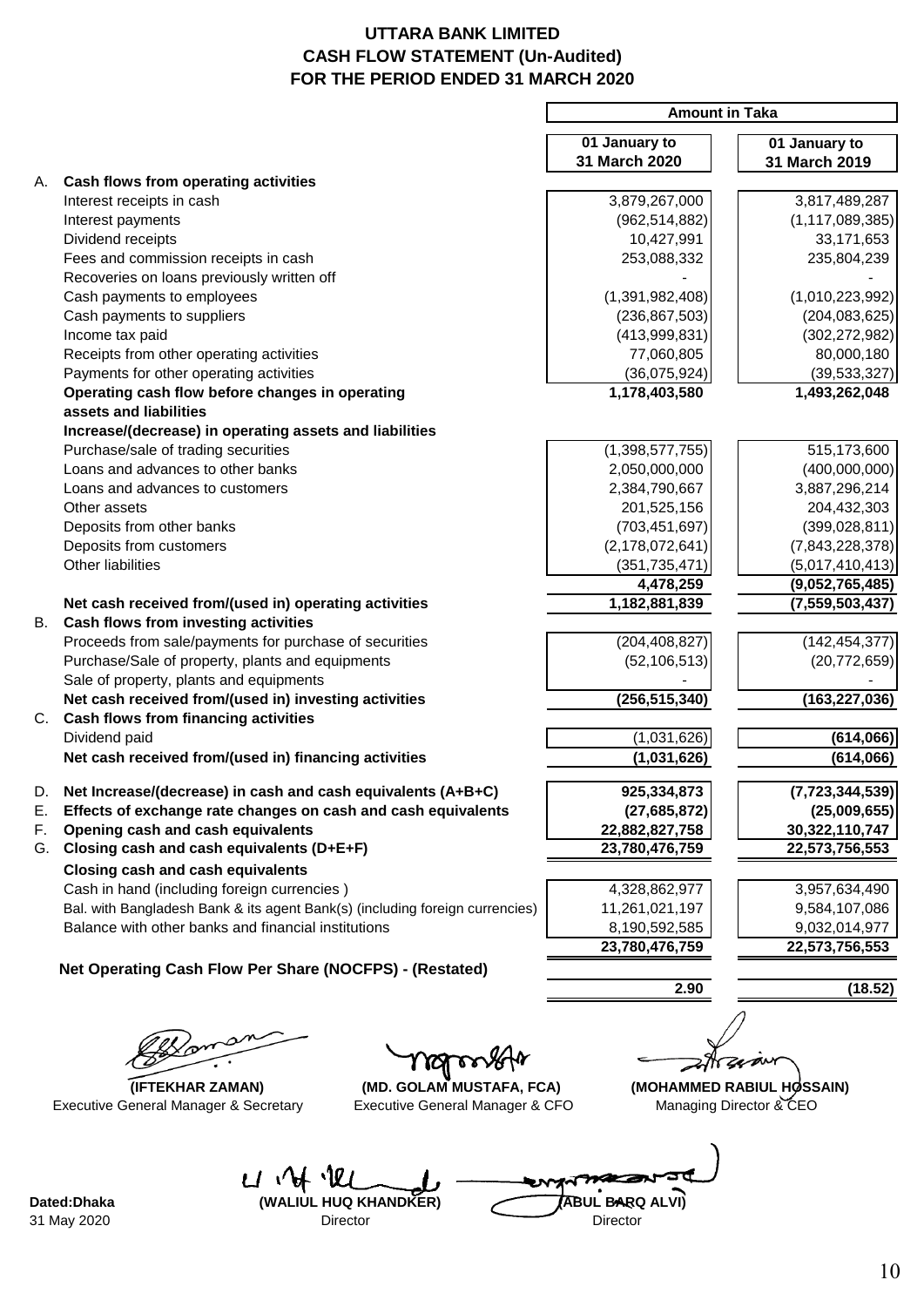## **Selected explanatory notes to the Financial Statements as at and for the period ended 31 March 2020**

## **1.0 Legal status and Nature of the Bank**

Uttara Bank Limited (The Bank) had been a nationalized bank in the name of Uttara Bank under the Bangladesh Bank (Nationalization) order 1972, formerly known as the Eastern Banking Corporation Limited. The Bank started functioning on and from 28 January 1965. Consequent upon the amendment of Bangladesh Bank (Nationalization) Order 1972, the Uttara Bank was converted into Uttara Bank Limited as a public Limited company in the year 1983. The converted Uttara Bank Limited was incorporated as a banking company on 29 June 1983 and obtained business commencement certificate on 21 August 1983.The Bank floated its shares in the year 1984. The Bank is listed in the Dhaka Stock Exchange Limited and Chittagong Stock Exchange Limited as a publicly quoted company for trading of its shares.

## **2.0 Principal activities**

The principal activities of the Bank are to provide all kinds of commercial banking services to its customers through its branches in Bangladesh.

## **3.0 Accounting policies**

Accounting policies in the first quarter Financial Statements are same as that were applied on its last annual Financial Statements of December 31, 2019. Consolidated Financial Statements include the position of Uttara Bank Limited, Uttara Bank Securities Limited and UB Capital and Investment Limited.

- **3.1** The consolidated and separate financial statements of the Group and the Bank respectively have been prepared in accordance with International Financial Reporting Standards (IFRSs) as adopted by the Institute of Chartered Accoutants of Bangladesh (ICAB) and in addition to this the Bank complied with the requirements of the following laws and regulation from various Government bodies:
	- 1. The Bank Company ACT, 1991 and amendment thereon;
	- 2. The Companies Act, 1994;
	- 3. Circulars, Rules and Regulations issued by Bangladesh Bank(BB) time to time;

4. Bangladesh Securities and Exchange Rules 1987, Bangladesh Securities and Exchange ordinance 1969 and Bangladesh Securities and Exchange Act 1993, Bangladesh Securities and Exchange Commission (Public Issue) Rules 2015;

- 5. The income tax ordinance, 1984 and amendment thereon;
- 6. The Value Added Tax Act, 1991 and amendment thereon;
- 7. Dhaka Stock Exchange Limited(DSE), Chittagong Stock Exchange Limited (CSE) and Central Depository Rules and Regulations and

8. Financial Reporting Act 2015.

In case any reqirement of the Bank Company Act 1991, and provitions and circulars issued by Bangladesh Bank (BB) differ with those of IFRSs, the requirements of the Bank Company Act 1991, and provisions and circulars issued by BB shall prevail.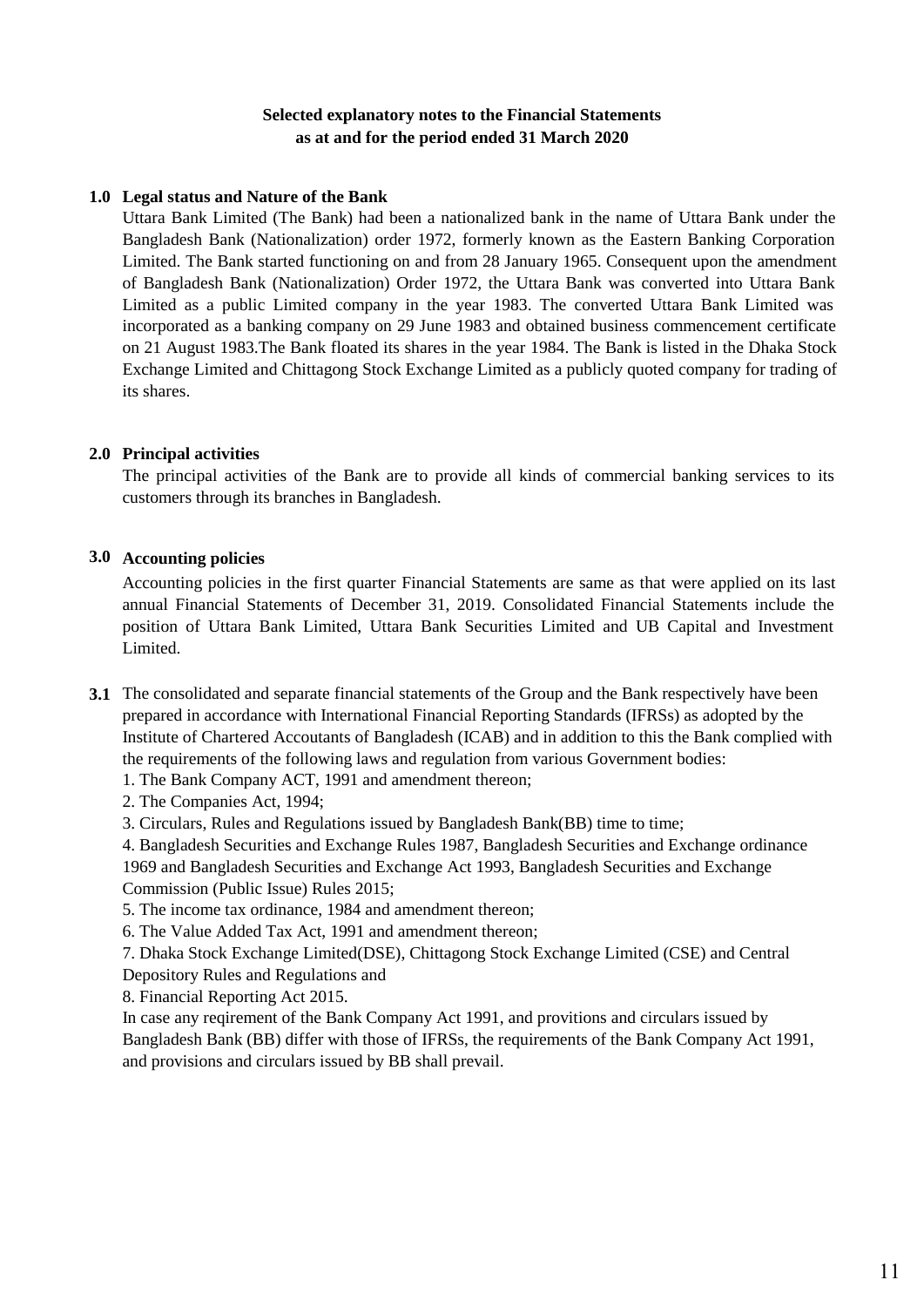#### **4.0 Shareholders' Equity - Solo**

| <b>Particulars</b>                                                                                                       | <b>Amount in Taka</b> |                |  |
|--------------------------------------------------------------------------------------------------------------------------|-----------------------|----------------|--|
|                                                                                                                          | 31 March 2020         | 31 March 2019  |  |
| Paid up capital (Tk.4,080,819,430 &<br>Tk.4,000,803,370 and 408,081,943 &<br>400,080,337 Ordinary shares of Tk. 10 each) | 4,080,819,430         | 4,000,803,370  |  |
| Statutory reserve                                                                                                        | 4,780,837,039         | 4,330,837,039  |  |
| General reserve                                                                                                          | 3,155,633,339         | 2,355,633,339  |  |
| Fixed assets revaluation reserve                                                                                         | 1,919,528,511         | 1,919,528,511  |  |
| Investment revaluation reserve                                                                                           | 182,419,008           | 321, 335, 735  |  |
| Dividend equalisation reserve                                                                                            | 64,427,000            | 64,427,000     |  |
| Retained earnings                                                                                                        | 2,164,916,575         | 2,110,785,236  |  |
|                                                                                                                          | 16,348,580,902        | 15,103,350,230 |  |

## **4.1 Operating profit (Solo)**

Bank's operating profit has increased by Tk. 188,161,751 due to increase of business growth such as interest income, investment income, commission, exchange and brokerage and decrease of interest paid to deposits and borrowings, repair, maintenance and depreciation of bank's property etc. over the same period of last year.

## **4.2 Provision for loans & advances and Off balance sheet exposure (Solo)**

Provision against loans and advances has been made as per Bangladesh Bank's rules and regulations in force. Provision has been decreased by Tk.176,500,000 for the first quarter (Q1) ended 31 March 2020 compared to the previous corresponding first quarter (Q1) ended 31 March 2019.

## **4.3 Provision for taxation (Solo)**

Provision for income tax has been shown @ 37.50%, as prescribed in finance act, 2019 of the accounting profit made by the bank after considering some of the taxable income including provision for loans & advances. Mentionable here that current & deffered tax of the bank as on 31 March 2020 stands at Tk.470,079,542 and Tk.(1,572,149) respectively.

| <b>Particulars</b>                                                    | <b>Amount in Taka</b> |               |  |
|-----------------------------------------------------------------------|-----------------------|---------------|--|
|                                                                       | 31 March 2020         | 31 March 2019 |  |
| Carrying Value of depreciable fixed assets                            | 1,214,092,688         | 1,253,981,937 |  |
| Tax base value                                                        | 1,196,772,812         | 1,124,599,483 |  |
| Net taxable temporary difference -liability                           | 17,319,876            | 129,382,455   |  |
| Tax Rate                                                              | 37.50%                | 37.50%        |  |
| Closing Deferred Tax Liability                                        | 6,494,953             | 48,518,421    |  |
| <b>Opening Deferred Tax Liability</b>                                 | 8,067,102             | 14,666,217    |  |
| Deferred Tax Exp./(income) for the year                               | (1,572,149)           | 33,852,204    |  |
| Deferred Tax Expense / (income) for the<br>period ended 31 March 2020 | (1,572,149)           | 8,463,051     |  |

#### **Deffered Tax (Asset)**

## **4.4 Net profit after taxation (Solo)**

Net profit after taxation for the first quarter (Q1) ended 31 March 2020 increased by Tk. 314,331,206 compared to its previous corresponding quarter ended ended 31 March 2019 mainly due to increase of net operating profit and decrease in provisions against Loans & Advances.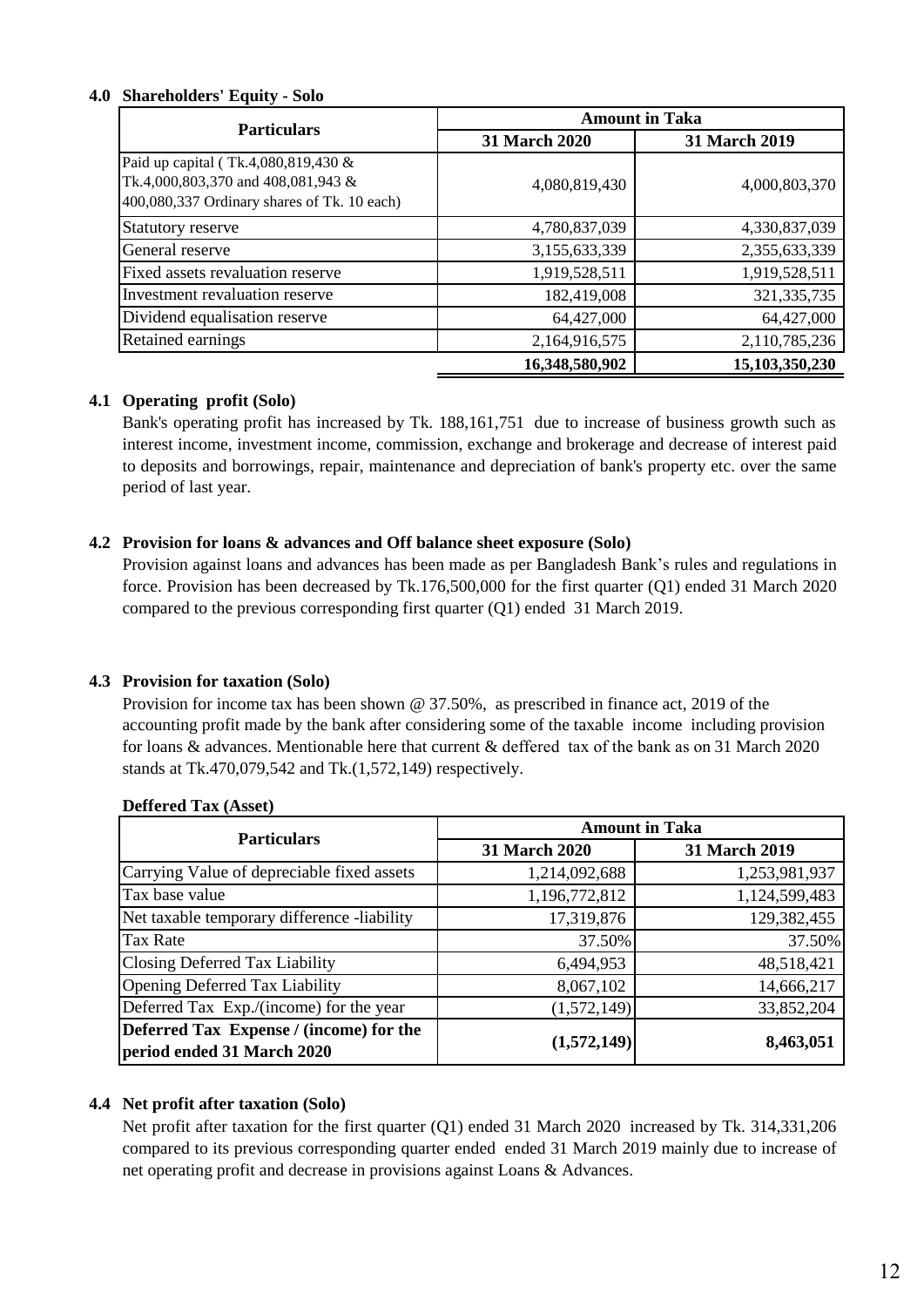## **4.5 Earnings Per Share (EPS)\* (Restated)**

Earnings Per Share (EPS) has been calculated in accrordance with IAS - 33 "Earnings Per Share".

|                                                    | 31 March 2020 | 31 March 2019 |
|----------------------------------------------------|---------------|---------------|
| Net profit after taxation - Solo<br>(Taka)         | 675,420,716   | 361,089,510   |
| Net profit after taxation -<br>Consolidated (Taka) | 673,011,636   | 374,409,710   |
|                                                    |               |               |
| Number of shares outstanding                       | 408,081,943   | 408,081,943   |
| <b>Earnings Per Share (EPS) calculation</b>        |               |               |
|                                                    |               |               |

Earnings Per Share (EPS) - Solo (Taka)

Earnings Per Share (EPS) - Consolidated (Taka)

\*Earnings Per Share (EPS) has been increased due to increase of interest income, commission exchange and brokerage and decrease of interest paid to deposits and borrowings and decrease in provisions against Loans & Advances.

## **4.6 Net Asset Value (NAV) per share\* (Restated)**

|                                              | 31 March 2020  | 31 March 2019     |
|----------------------------------------------|----------------|-------------------|
| Net Asset Value (NAV) - Solo<br>(Taka)       | 16,348,580,902 | 15, 103, 350, 230 |
| Net Asset Value (NAV)<br>Consolidated (Taka) | 16,337,333,810 | 15,103,205,911    |
| <b>Number of Shares outstanding</b>          | 408,081,943    | 408,081,943       |
| <b>Net Asset Value (NAV) calculation</b>     |                |                   |

Net Asset Value (NAV) per share - Solo (Taka) Net Asset Value (NAV) per share - Consolidated (Taka)

| 40.06 | 37.01 |
|-------|-------|
| 40.03 | 37.01 |

**1.66** 0.88 **1.65** 0.92

\* Net Asset Value Per Share (NAVPS) has been increased in the current period mainly due to increase of Paid up Capital, General Reserve, Investment Revalution Reserve and Retained Earnings compared to the previous corresponding period.

#### **4.7 Net Operating Cash Flow Per Share (NOCFPS)\* (Restated)**

Net Operating Cash Flow (NOCFPS) - Solo (Taka) Net Operating Cash Flow (NOCFPS) - Consolidated (Taka)

#### **Number of Shares outstanding**

# **Net Operating Cash Flow calculation**

Net Operating Cash Flow Per Share (NOCFPS) - Solo (Taka)

Net Operating Cash Flow Per Share (NOCFPS) - Consolidated (Taka)

| 31 March 2020 | <b>31 March 2019</b> |  |
|---------------|----------------------|--|
| 1,182,881,839 | (7,559,503,437)      |  |
| 1,180,300,306 | (7,561,605,233)      |  |
| 408,081,943   | 408,081,943          |  |

| 2.90 | (18.52) |
|------|---------|
| 2.89 | (18.53) |

**\*** Net Operating Cash Flow Per Share (NOCFPS) has been increased in the current period mainly due to increase of deposit from other banks, deposit from customers and decrease of loans advances to customers and other assets etc. compared to the previous corresponding period.